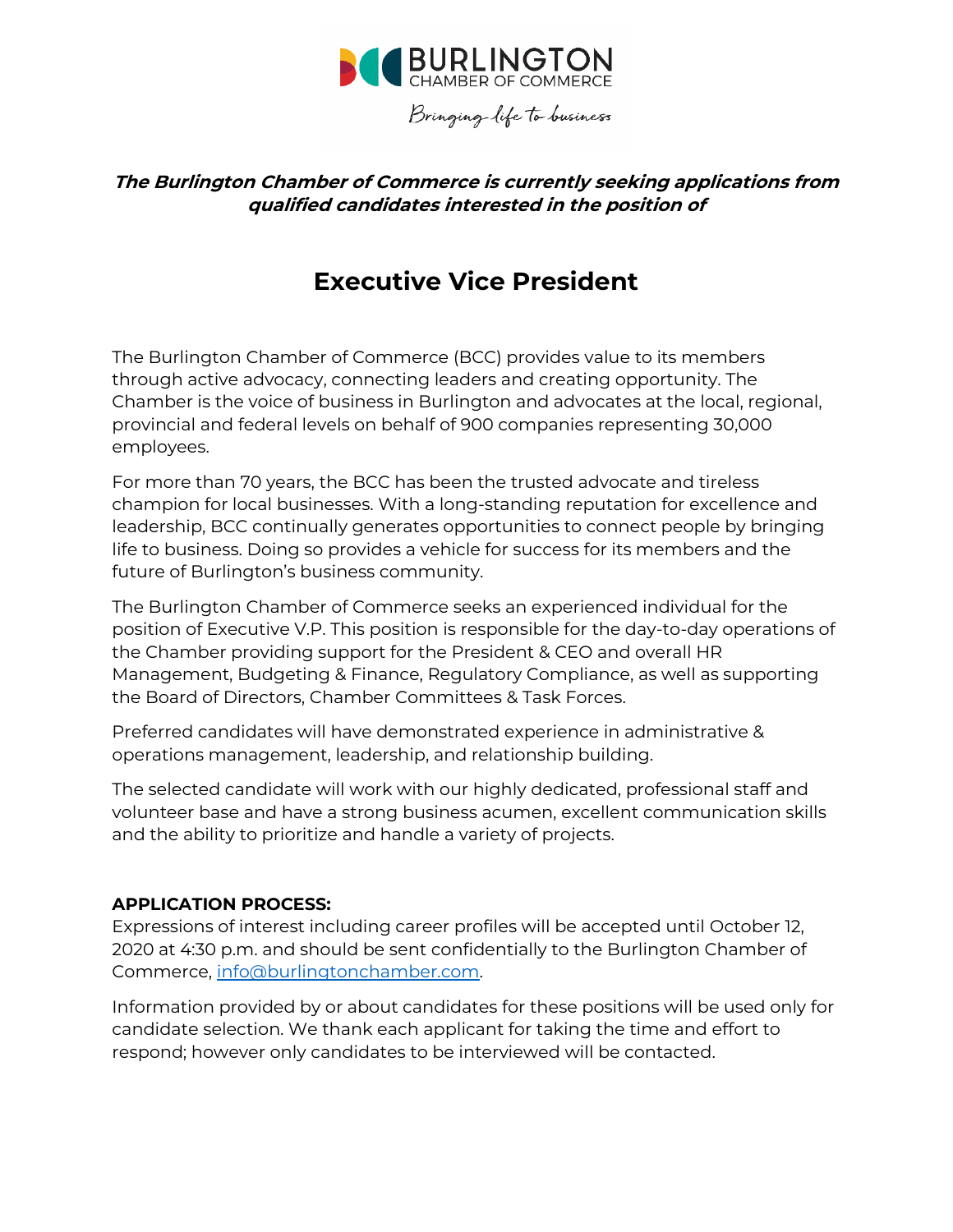#### **Position Description**

**Title:** Executive Vice President

**Reports to:** President and CEO

**Direct Reports:** 4 plus external suppliers

**Location:** Burlington Chamber of Commerce, 414 Locust Street, Burlington, Ontario. L7S 1T7

# **Position Summary:**

The Executive V.P. will be principally responsible for overseeing the day-to-day administration and operations of the Chamber, to assure a smooth and efficient operation.

# **Key Accountabilities:**

- Oversee the day-to-day administration and operation of the Chamber, its premises, assets and resources to assure a smooth and efficient operation.
- Protect and enhance the Chamber brand.
- Provide the President with timely updates related to all pertinent aspects of the Chamber business.
- Supervise Chamber staff as directed by the President.
- Assist the President in preparation of budgets and business plans. Assist with the monthly financial statements review. Oversee all Accounting, Accounts receivables, payroll, accounts payables.
- Engage and manage Chamber volunteers; support and guide the work of Chamber committees. Attend committee meetings as directed by the President and provide the President with regular updates on the status of committee initiatives.
- Support the President in enhancing the Chamber's community profile in the media, by attending events, and enhancing existing relationships with community partners and developing new strategic partnerships and relationships.
- Oversee the planning and execution of Chamber events.
- Assist the President with the Chamber's advocacy efforts.
- Support the President with issues relating to Chamber statutory compliance, chamber by-laws, strategic planning, succession planning.
- Participate and represent the Burlington Chamber within the network of Chambers of Commerce and Boards of Trade as directed by the President.
- Ensure the Chamber's policy and regulatory compliance including, but not limited to, taxation, labour, health and safety, and risk management.
- Ensure proper maintenance of Chamber administrative records (i.e. employee records, vacation and staff schedules, monitor employee performance and provide periodic employee performance reviews, ensure accurate job descriptions are in place, meeting minutes and agendas, Chamber accreditation).
- Organize, market and administer the Chamber travel program.